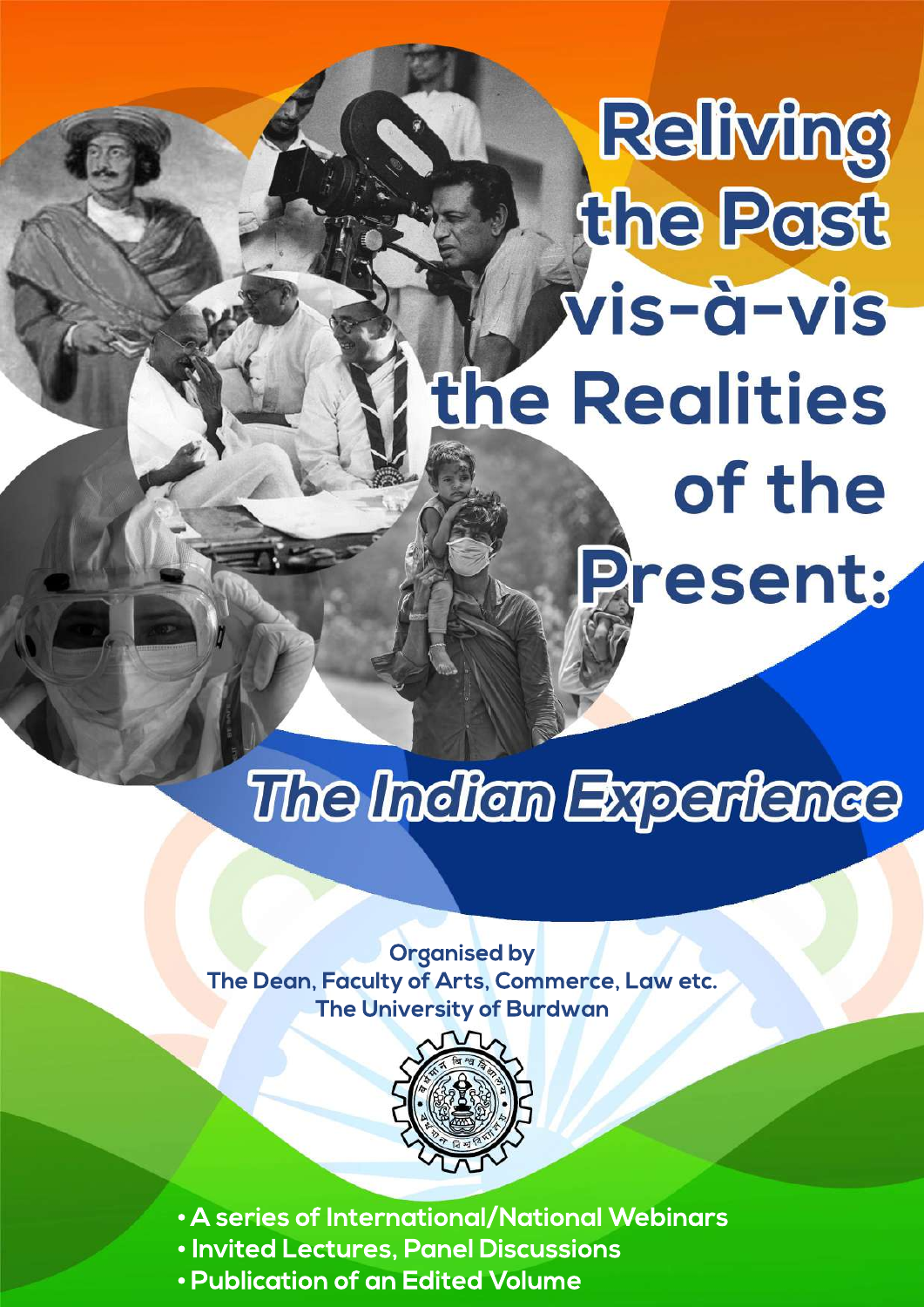**Reliving the Past vis-à-vis the Realities of the Present: The Indian Experience**

### **Themes & Cluster Departments**



#### **Socio economic and cultural impact of COVID 19**

Economics, Commerce, Mass Communication, Business Administration, Business Administration (Human Resource), Tourism Management, Sociology, Law



#### **Revisiting Raja Rammohan Roy on his 250th Birth Anniversary**

Bengali, Sanskrit, Education, Hindi, Philosophy, Women Studies



#### **Multifaceted Creativity of Satyajit Roy in his '100 Lens'**

English and Cultural Studies, Bengali, Library & Information Sc, Mass Communication, Foreign Language



#### **75 years of Indian Independence- Achievements, Aspirations and Challenges**

History, Political Science, Law, Arabic, Santali, Physical Education



**The events will be organised during January-February, 2022**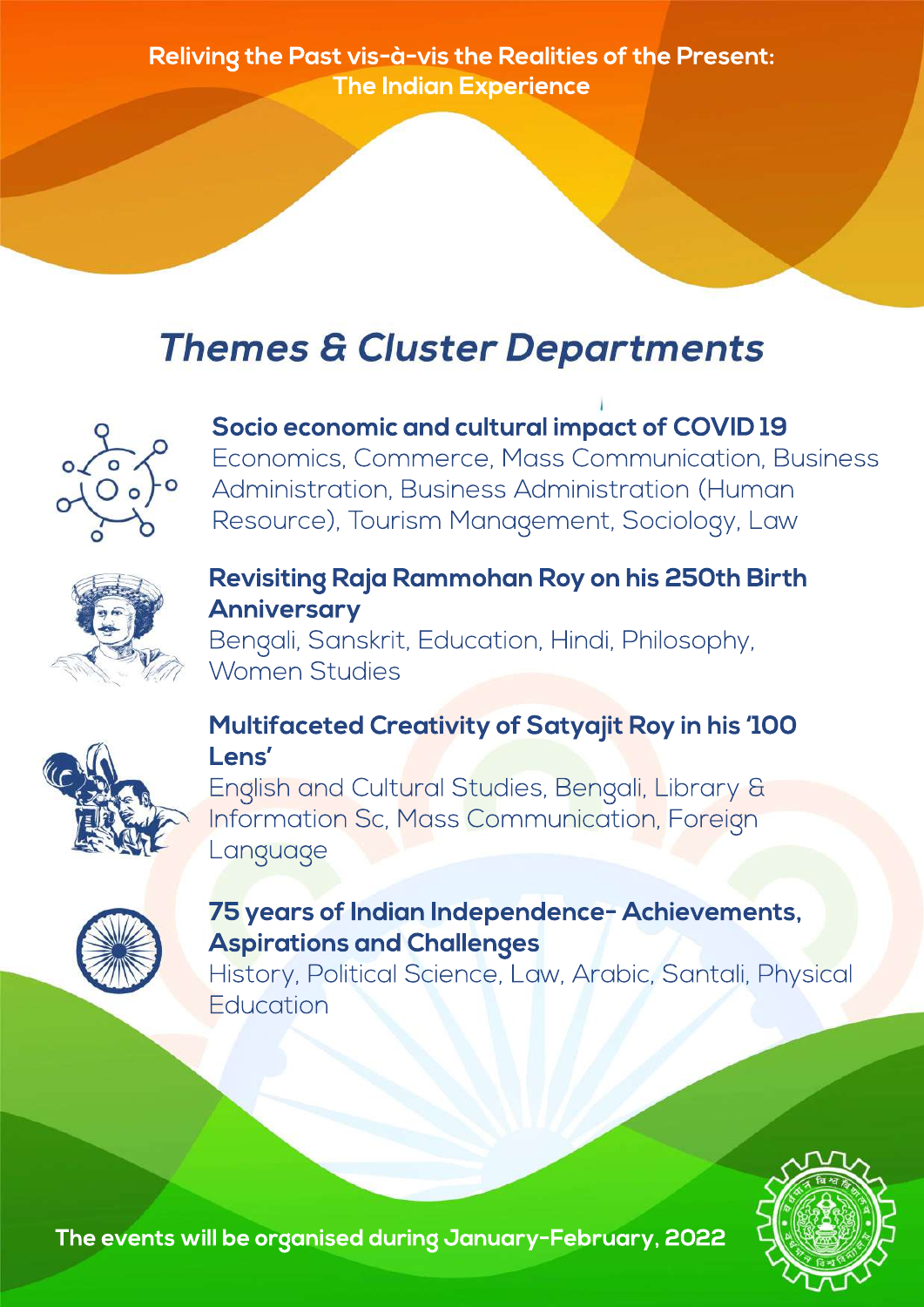#### Reliving the Past vis-à-vis the Realities of the Present: **The Indian Experience**

#### **Advisory Committee**

**Chief Patron** Prof. Nimai Chandra Saha Vice- Chancellor, The University of Burdwan

Patrons Prof. Ashish Kumar Panigrahi Pro Vice-Chancellor, The University of Burdwan Prof. Pabitra Kumar Chakrabarti Dean, Faculty of Science, The University of Burdwan Dr. Debidas Mondal Registrar (Officiating), The University of Burdwan

> Member Prof. Arijit Ghoshal Coordinator, UGC SWAYAM, The University of Burdwan

#### **Steering Committee**

Chairman Prof. Ramen Kumar Sar Dean, Facultuy of Arts, Commerce, Law, etc. The University of Burdwan

#### Members Prof. Aditi Sarkar (Mukhopadhyay) Head, Department of Sanskrit, The University of Burdwan Prof. Partha Sarkar Head, Department of Business Administration (Human Resource). The University of Burdwan Prof. Bhaskar Goswami Head, Department of Economics, The University of Burdwan Dr. Arijit Bhattacharya Head, Department of Political Science, The University of Burdwan Dr. Rajesh Das Teacher-in-Charge Department of Mass Communication. The University of Burdwan